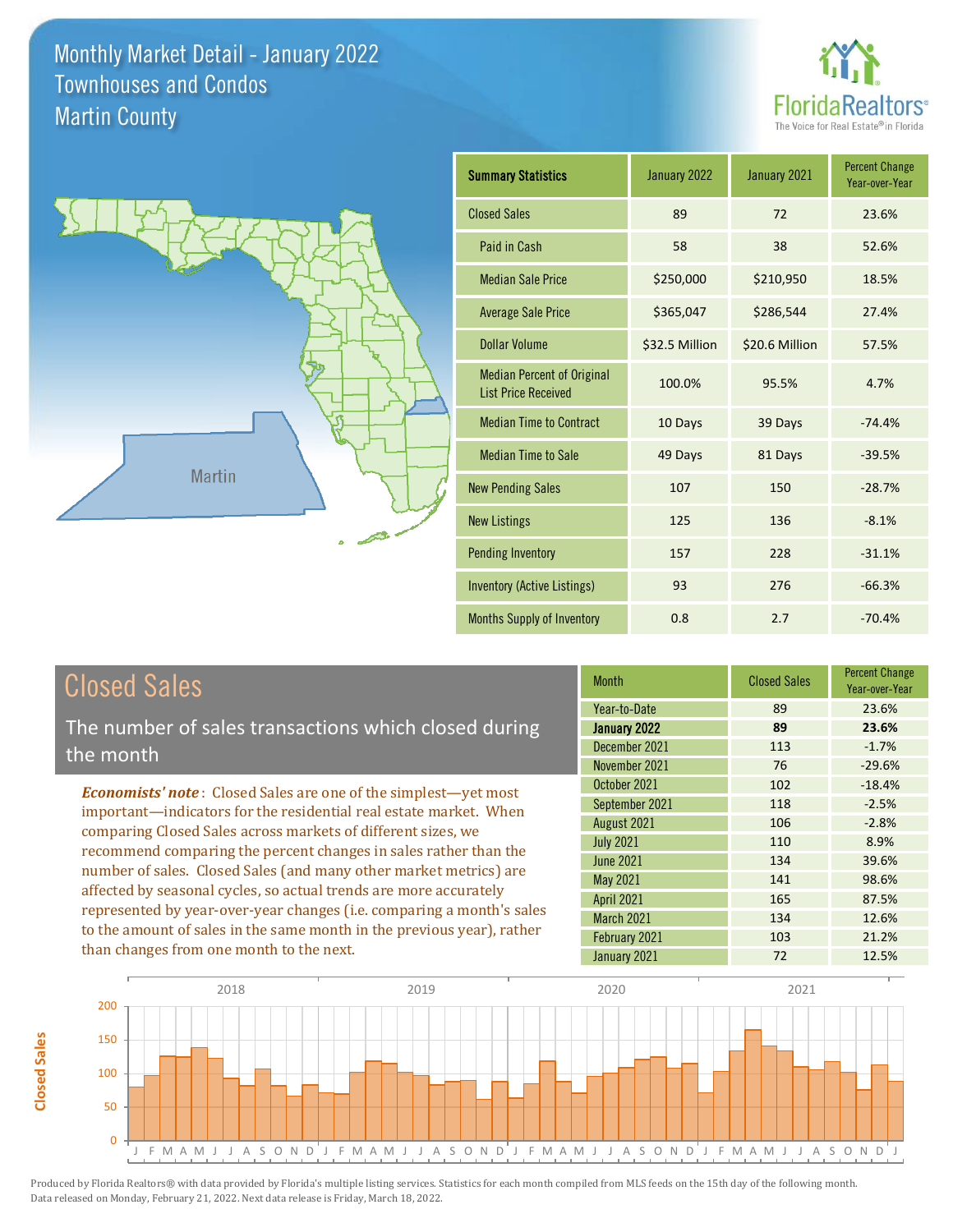this statistic should be interpreted with care.



81 3.8%

| Cash Sales                                                                     | <b>Month</b>      | <b>Cash Sales</b> | <b>Percent Change</b><br>Year-over-Year |
|--------------------------------------------------------------------------------|-------------------|-------------------|-----------------------------------------|
|                                                                                | Year-to-Date      | 58                | 52.6%                                   |
| The number of Closed Sales during the month in which                           | January 2022      | 58                | 52.6%                                   |
| buyers exclusively paid in cash                                                | December 2021     | 63                | 23.5%                                   |
|                                                                                | November 2021     | 43                | 2.4%                                    |
|                                                                                | October 2021      | 68                | $-5.6%$                                 |
|                                                                                | September 2021    | 68                | 23.6%                                   |
| <b>Economists' note:</b> Cash Sales can be a useful indicator of the extent to | August 2021       | 72                | 38.5%                                   |
| which investors are participating in the market. Why? Investors are            | <b>July 2021</b>  | 52                | 15.6%                                   |
| far more likely to have the funds to purchase a home available up front,       | June 2021         | 79                | 49.1%                                   |
| whereas the typical homebuyer requires a mortgage or some other                | May 2021          | 93                | 93.8%                                   |
| form of financing. There are, of course, many possible exceptions, so          | <b>April 2021</b> | 94                | 104.3%                                  |

J F M A M J J A S O N D J F M A M J J A S O N D J F M A M J J A S O N D J F M A M J J A S O N D J 0 20 40 60 80 100 2018 2019 2020 2021

# Cash Sales as a Percentage of Closed Sales

The percentage of Closed Sales during the month which were Cash Sales

*Economists' note* : This statistic is simply another way of viewing Cash Sales. The remaining percentages of Closed Sales (i.e. those not paid fully in cash) each month involved some sort of financing, such as mortgages, owner/seller financing, assumed loans, etc.

| <b>Month</b>      | <b>Percent of Closed</b><br>Sales Paid in Cash | <b>Percent Change</b><br>Year-over-Year |
|-------------------|------------------------------------------------|-----------------------------------------|
| Year-to-Date      | 65.2%                                          | 23.5%                                   |
| January 2022      | 65.2%                                          | 23.5%                                   |
| December 2021     | 55.8%                                          | 26.0%                                   |
| November 2021     | 56.6%                                          | 45.5%                                   |
| October 2021      | 66.7%                                          | 15.8%                                   |
| September 2021    | 57.6%                                          | 26.6%                                   |
| August 2021       | 67.9%                                          | 42.3%                                   |
| <b>July 2021</b>  | 47.3%                                          | 6.1%                                    |
| <b>June 2021</b>  | 59.0%                                          | 6.9%                                    |
| <b>May 2021</b>   | 66.0%                                          | $-2.4%$                                 |
| <b>April 2021</b> | 57.0%                                          | 9.0%                                    |
| March 2021        | 60.4%                                          | $-7.8%$                                 |
| February 2021     | 65.0%                                          | 0.5%                                    |
| January 2021      | 52.8%                                          | $-0.6%$                                 |

January 2021 **38** 11.8%

February 2021 67 67 21.8%

March 2021

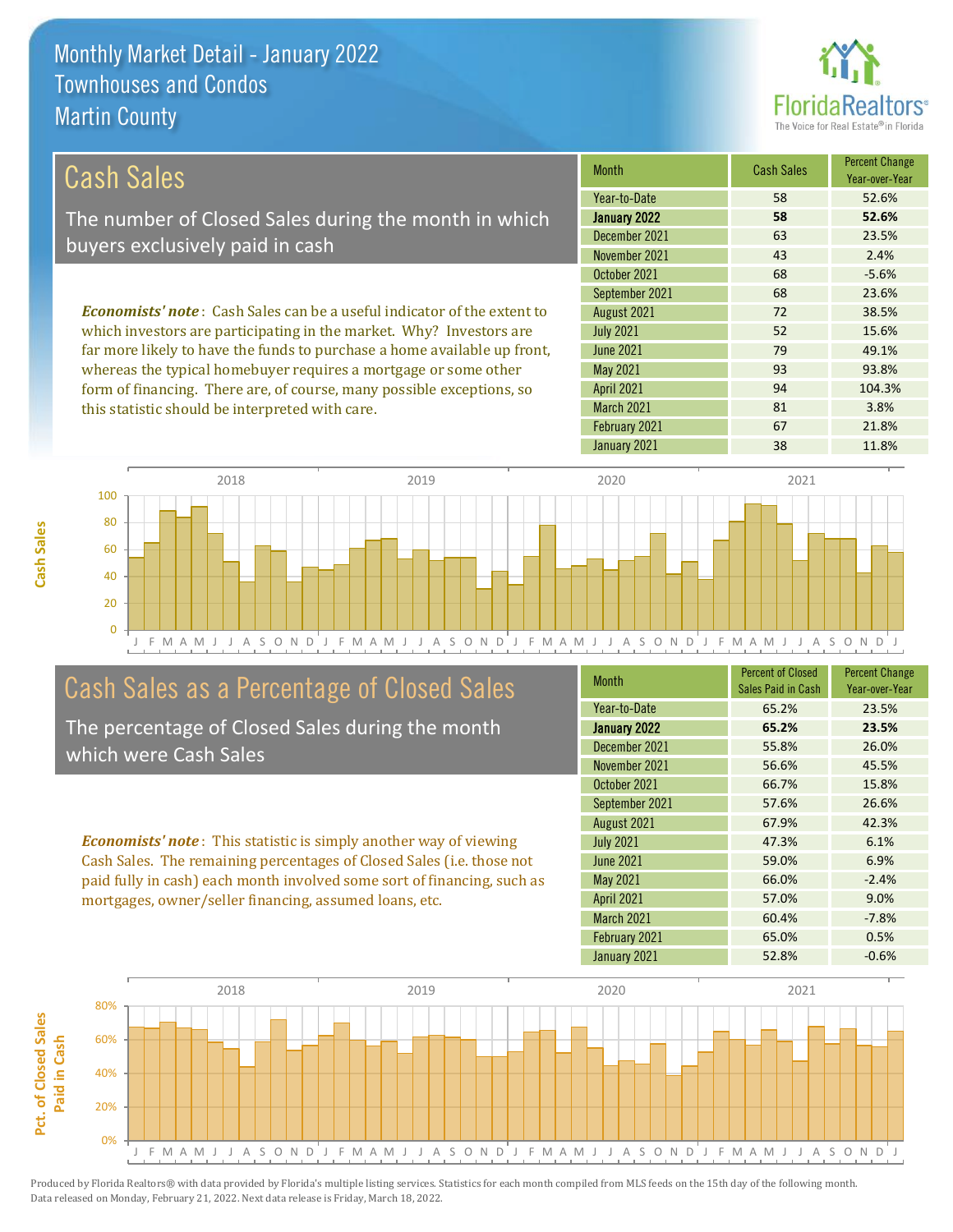

#### Month Median Sale Price Percent Change Year-over-Year January 2022 **\$250,000 18.5%** Year-to-Date \$250,000 18.5% June 2021 **\$195,450** \$195,450 December 2021 **\$272,000** 28.0% November 2021 **\$217,500** 4.3% August 2021 \$206,300 14.0% July 2021 **5212,000 17.8%** October 2021 **\$206,500** 16.5% September 2021 **\$236,450** 21.3% May 2021 **\$227,500** \$207,500 31.9% April 2021 **\$205,000** \$205,000 16.5% March 2021 **\$212,250** 22.0% February 2021 **\$208,500** \$208,500 30.3% January 2021 **\$210,950** 23.4% *Economists' note* : Median Sale Price is our preferred summary statistic for price activity because, unlike Average Sale Price, Median Sale Price is not sensitive to high sale prices for small numbers of homes that may not be characteristic of the market area. Keep in mind that median price trends over time are not always solely caused by changes in the general value of local real estate. Median sale price only reflects the values of the homes that *sold* each month, and the mix of the types of homes that sell can change over time. Median Sale Price The median sale price reported for the month (i.e. 50% of sales were above and 50% of sales were below)



## Average Sale Price

The average sale price reported for the month (i.e. total sales in dollars divided by the number of sales)

*Economists' note* : Usually, we prefer Median Sale Price over Average Sale Price as a summary statistic for home prices. However, Average Sale Price does have its uses—particularly when it is analyzed alongside the Median Sale Price. For one, the relative difference between the two statistics can provide some insight into the market for higher-end homes in an area.

| <b>Month</b>     | <b>Average Sale Price</b> | <b>Percent Change</b><br>Year-over-Year |
|------------------|---------------------------|-----------------------------------------|
| Year-to-Date     | \$365,047                 | 27.4%                                   |
| January 2022     | \$365,047                 | 27.4%                                   |
| December 2021    | \$295,333                 | 14.1%                                   |
| November 2021    | \$292,944                 | 38.5%                                   |
| October 2021     | \$256,036                 | 15.3%                                   |
| September 2021   | \$312,183                 | 35.3%                                   |
| August 2021      | \$276,035                 | 31.4%                                   |
| <b>July 2021</b> | \$267,182                 | 26.9%                                   |
| <b>June 2021</b> | \$255,019                 | 26.5%                                   |
| May 2021         | \$312,362                 | 18.9%                                   |
| April 2021       | \$341,029                 | 36.0%                                   |
| March 2021       | \$302,813                 | 18.5%                                   |
| February 2021    | \$248,225                 | 16.0%                                   |
| January 2021     | \$286,544                 | 40.3%                                   |

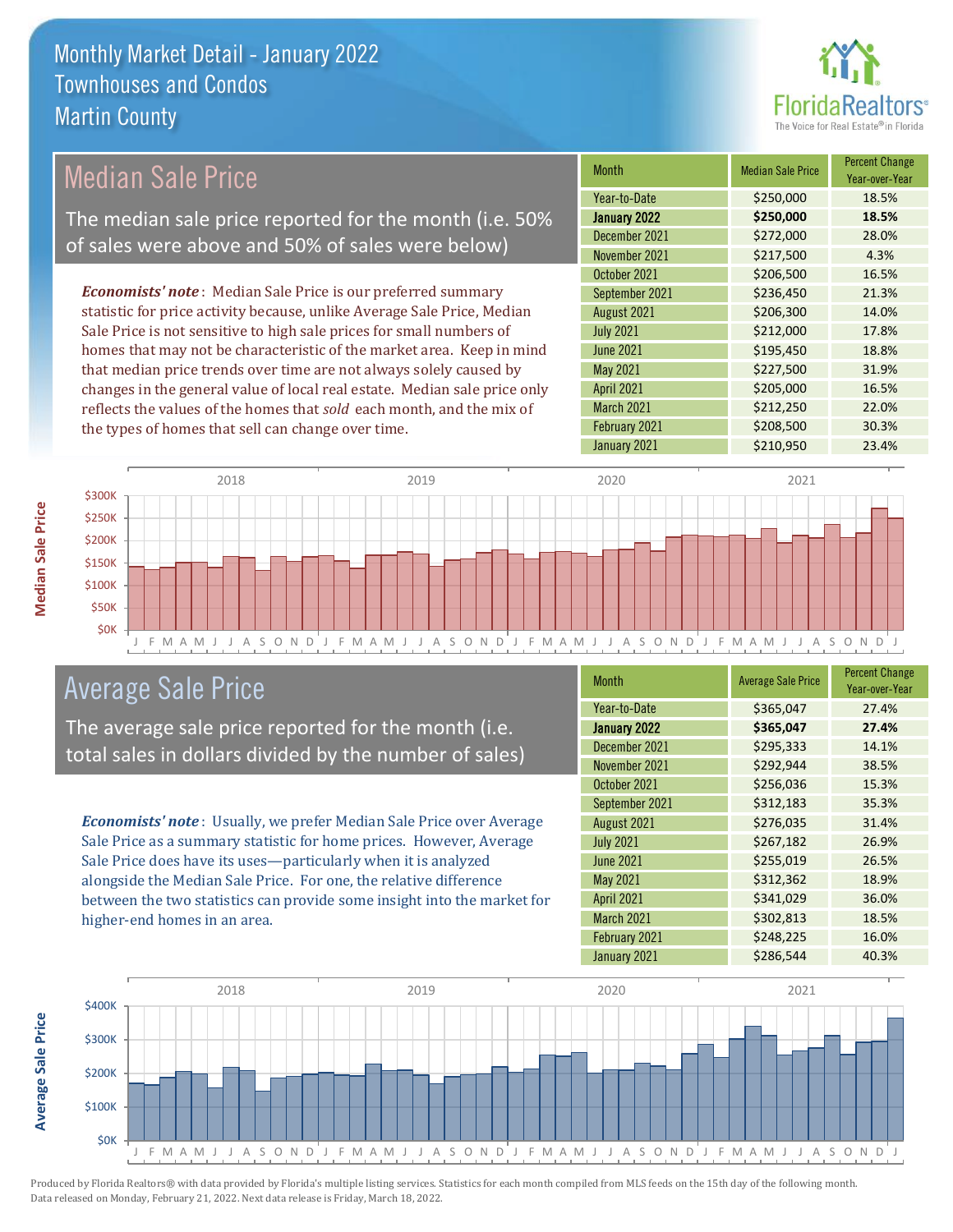

Year-over-Year

76.6%

\$56.3 Million 154.9%

\$40.6 Million 33.4%

Month **Dollar Volume** Percent Change

January 2022 **\$32.5 Million 57.5%** Year-to-Date \$32.5 Million 57.5%

December 2021 **\$33.4 Million** 12.1% November 2021 **\$22.3 Million** -2.5%

October 2021 \$26.1 Million -5.9% September 2021 \$36.8 Million 32.0% August 2021 **\$29.3 Million** 27.8% July 2021 **\$29.4 Million 38.2%** 

January 2021 **\$20.6 Million** 57.8%

February 2021 **\$25.6 Million** 40.6%

May 2021 **\$44.0 Million** 136.1%

June 2021 **\$34.2 Million** 

March 2021

April 2021

#### ollar Volume

The sum of the sale prices for all sales which closed during the month

*Economists' note* : Dollar Volume is simply the sum of all sale prices in a given time period, and can quickly be calculated by multiplying Closed Sales by Average Sale Price. It is a strong indicator of the health of the real estate industry in a market, and is of particular interest to real estate professionals, investors, analysts, and government agencies. Potential home sellers and home buyers, on the other hand, will likely be better served by paying attention to trends in the two components of Dollar Volume (i.e. sales and prices) individually.

Dollar Volume **Dollar Volume**



# Median Percent of Original List Price Received

The median of the sale price (as a percentage of the original list price) across all properties selling during the month

*Economists' note* : The Median Percent of Original List Price Received is useful as an indicator of market recovery, since it typically rises as buyers realize that the market may be moving away from them and they need to match the selling price (or better it) in order to get a contract on the house. This is usually the last measure to indicate a market has shifted from down to up, so it is what we would call a *lagging* indicator.

| <b>Month</b>      | Med. Pct. of Orig.<br><b>List Price Received</b> | <b>Percent Change</b><br>Year-over-Year |
|-------------------|--------------------------------------------------|-----------------------------------------|
| Year-to-Date      | 100.0%                                           | 4.7%                                    |
| January 2022      | 100.0%                                           | 4.7%                                    |
| December 2021     | 100.0%                                           | 4.4%                                    |
| November 2021     | 100.0%                                           | 3.8%                                    |
| October 2021      | 100.0%                                           | 4.0%                                    |
| September 2021    | 100.0%                                           | 4.5%                                    |
| August 2021       | 100.0%                                           | 5.6%                                    |
| <b>July 2021</b>  | 98.0%                                            | 3.4%                                    |
| <b>June 2021</b>  | 98.1%                                            | 3.2%                                    |
| <b>May 2021</b>   | 99.0%                                            | 4.7%                                    |
| <b>April 2021</b> | 97.5%                                            | 3.0%                                    |
| March 2021        | 94.9%                                            | 0.3%                                    |
| February 2021     | 96.2%                                            | 0.7%                                    |
| January 2021      | 95.5%                                            | 1.1%                                    |

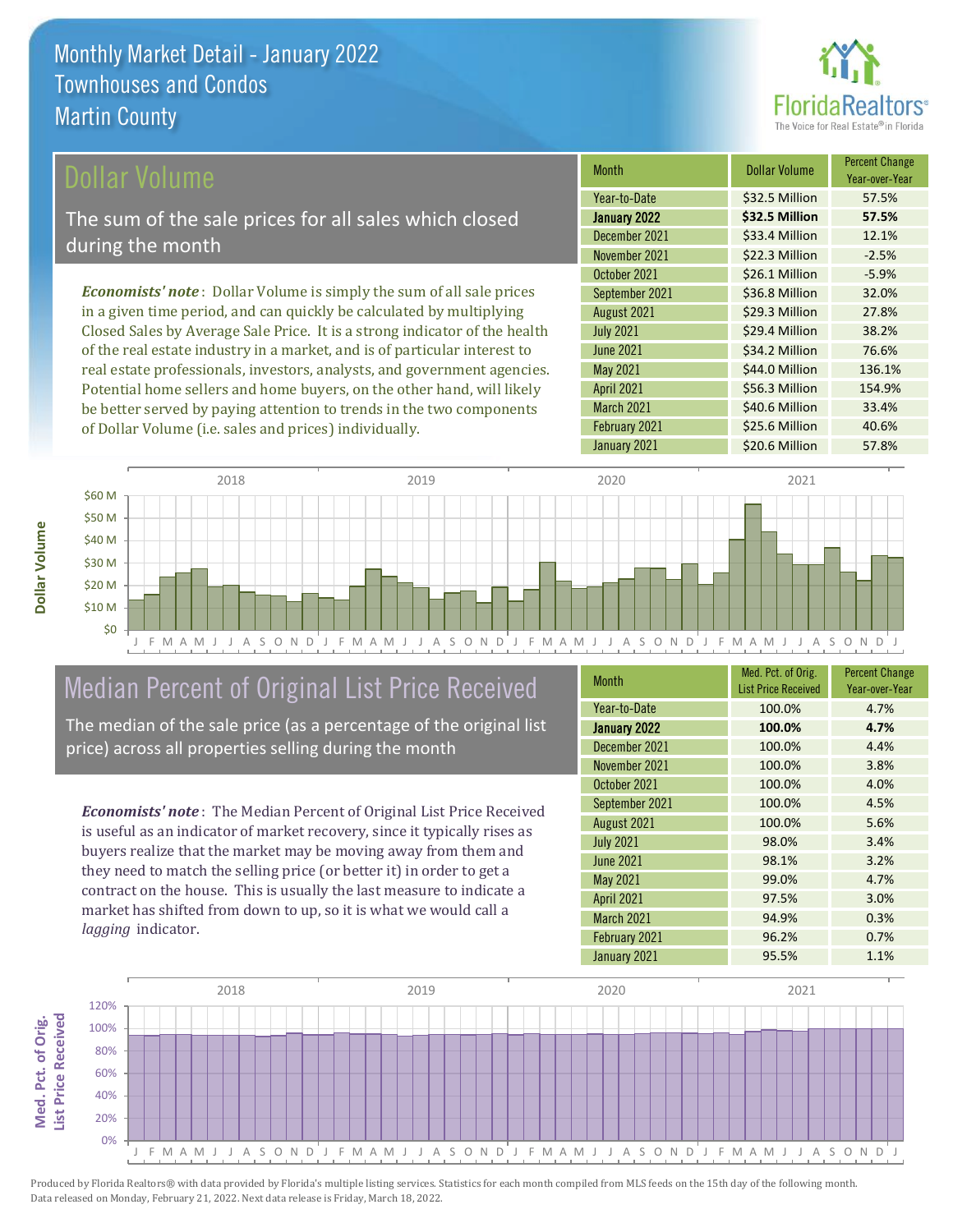

## Median Time to Contract

The median number of days between the listing date and contract date for all Closed Sales during the month

*Economists' note* : Like Time to Sale, Time to Contract is a measure of the length of the home selling process calculated for sales which closed during the month. The difference is that Time to Contract measures the number of days between the initial listing of a property and the signing of the contract which eventually led to the closing of the sale. When the gap between Median Time to Contract and Median Time to Sale grows, it is usually a sign of longer closing times and/or declining numbers of cash sales.

| <b>Month</b>        | <b>Median Time to</b><br>Contract | <b>Percent Change</b><br>Year-over-Year |
|---------------------|-----------------------------------|-----------------------------------------|
| Year-to-Date        | 10 Days                           | $-74.4%$                                |
| <b>January 2022</b> | 10 Days                           | $-74.4%$                                |
| December 2021       | 10 Days                           | $-70.6%$                                |
| November 2021       | 11 Days                           | $-59.3%$                                |
| October 2021        | 10 Days                           | $-52.4%$                                |
| September 2021      | 10 Days                           | $-71.4%$                                |
| August 2021         | 7 Days                            | $-88.1%$                                |
| <b>July 2021</b>    | 18 Days                           | $-76.0%$                                |
| <b>June 2021</b>    | 19 Days                           | $-59.6%$                                |
| May 2021            | 9 Days                            | $-81.3%$                                |
| <b>April 2021</b>   | 16 Days                           | $-44.8%$                                |
| March 2021          | 32 Days                           | $-17.9%$                                |
| February 2021       | 49 Days                           | 2.1%                                    |
| January 2021        | 39 Days                           | $-33.9%$                                |



0

**Median Time to** 

**Median Time to** 



### Median Time to Sale

The median number of days between the listing date and closing date for all Closed Sales during the month

*Economists' note* : Time to Sale is a measure of the length of the home selling process, calculated as the number of days between the initial listing of a property and the closing of the sale. *Median* Time to Sale is the amount of time the "middle" property selling this month was on the market. That is, 50% of homes selling this month took *less* time to sell, and 50% of homes took *more* time to sell. Median Time to Sale gives a more accurate picture than Average Time to Sale, which can be skewed upward by small numbers of properties taking an abnormally long time to sell.

| <b>Month</b>      | <b>Median Time to Sale</b> | <b>Percent Change</b><br>Year-over-Year |
|-------------------|----------------------------|-----------------------------------------|
| Year-to-Date      | 49 Days                    | $-39.5%$                                |
| January 2022      | 49 Days                    | $-39.5%$                                |
| December 2021     | 51 Days                    | $-32.9%$                                |
| November 2021     | 47 Days                    | $-32.9%$                                |
| October 2021      | 48 Days                    | $-27.3%$                                |
| September 2021    | 50 Days                    | $-32.4%$                                |
| August 2021       | 50 Days                    | $-45.7%$                                |
| <b>July 2021</b>  | 58 Days                    | $-50.4%$                                |
| <b>June 2021</b>  | 61 Days                    | $-31.5%$                                |
| May 2021          | 52 Days                    | $-34.2%$                                |
| <b>April 2021</b> | 62 Days                    | $-10.1%$                                |
| March 2021        | 72 Days                    | $-6.5%$                                 |
| February 2021     | 86 Days                    | $-2.3%$                                 |
| January 2021      | 81 Days                    | $-17.3%$                                |

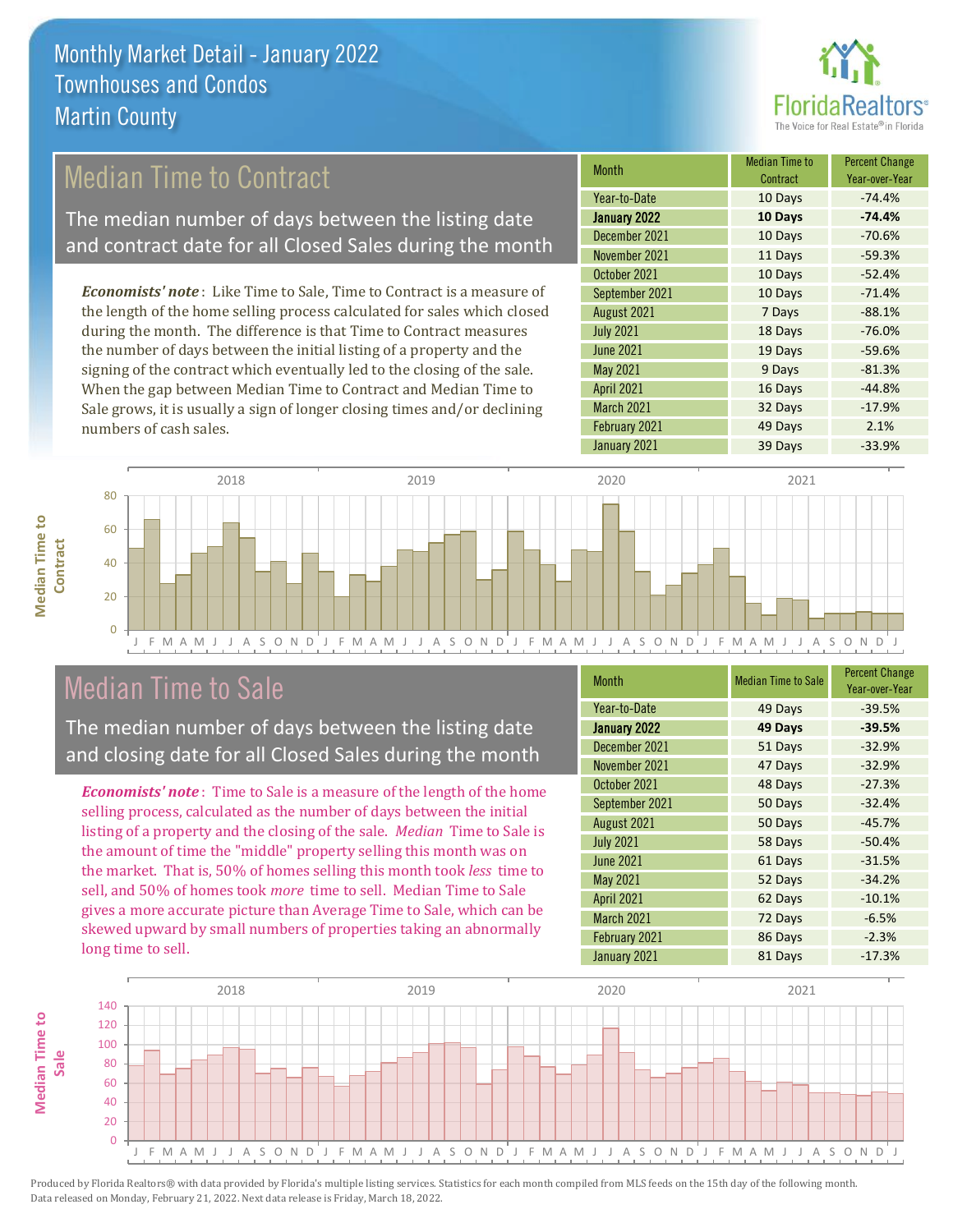

| New Pending Sales                                                              | <b>Month</b>      | <b>New Pending Sales</b> | <b>Percent Change</b><br>Year-over-Year |
|--------------------------------------------------------------------------------|-------------------|--------------------------|-----------------------------------------|
|                                                                                | Year-to-Date      | 107                      | $-28.7%$                                |
| The number of listed properties that went under                                | January 2022      | 107                      | $-28.7%$                                |
| contract during the month                                                      | December 2021     | 92                       | 1.1%                                    |
|                                                                                | November 2021     | 96                       | $-11.9%$                                |
|                                                                                | October 2021      | 102                      | $-12.8%$                                |
| <b>Economists' note</b> : Because of the typical length of time it takes for a | September 2021    | 112                      | $-17.0%$                                |
| sale to close, economists consider Pending Sales to be a decent                | August 2021       | 113                      | 6.6%                                    |
| indicator of potential future Closed Sales. It is important to bear in         | <b>July 2021</b>  | 99                       | $-25.0%$                                |
| mind, however, that not all Pending Sales will be closed successfully.         | <b>June 2021</b>  | 113                      | $-7.4%$                                 |
| So, the effectiveness of Pending Sales as a future indicator of Closed         | May 2021          | 145                      | 27.2%                                   |
| Sales is susceptible to changes in market conditions such as the               | <b>April 2021</b> | 171                      | 159.1%                                  |



# New Listings

distressed properties for sale.

The number of properties put onto the market during the month

availability of financing for homebuyers and the inventory of

*Economists' note* : New Listings tend to rise in delayed response to increasing prices, so they are often seen as a lagging indicator of market health. As prices rise, potential sellers raise their estimations of value—and in the most recent cycle, rising prices have freed up many potential sellers who were previously underwater on their mortgages. Note that in our calculations, we take care to not include properties that were recently taken off the market and quickly relisted, since these are not really *new* listings.

| <b>Month</b>      | <b>New Listings</b> | <b>Percent Change</b><br>Year-over-Year |
|-------------------|---------------------|-----------------------------------------|
| Year-to-Date      | 125                 | $-8.1%$                                 |
| January 2022      | 125                 | $-8.1%$                                 |
| December 2021     | 78                  | $-16.1%$                                |
| November 2021     | 144                 | 20.0%                                   |
| October 2021      | 92                  | $-14.0%$                                |
| September 2021    | 96                  | $-32.4%$                                |
| August 2021       | 110                 | $-7.6%$                                 |
| <b>July 2021</b>  | 108                 | $-21.2%$                                |
| <b>June 2021</b>  | 120                 | 9.1%                                    |
| May 2021          | 109                 | $-20.4%$                                |
| <b>April 2021</b> | 154                 | 85.5%                                   |
| March 2021        | 151                 | 4.1%                                    |
| February 2021     | 127                 | $-5.9%$                                 |
| January 2021      | 136                 | $-17.1%$                                |

March 2021 174 95.5% February 2021 148 148 14.7% January 2021 150 150 41.5%



Produced by Florida Realtors® with data provided by Florida's multiple listing services. Statistics for each month compiled from MLS feeds on the 15th day of the following month. Data released on Monday, February 21, 2022. Next data release is Friday, March 18, 2022.

**New Listings**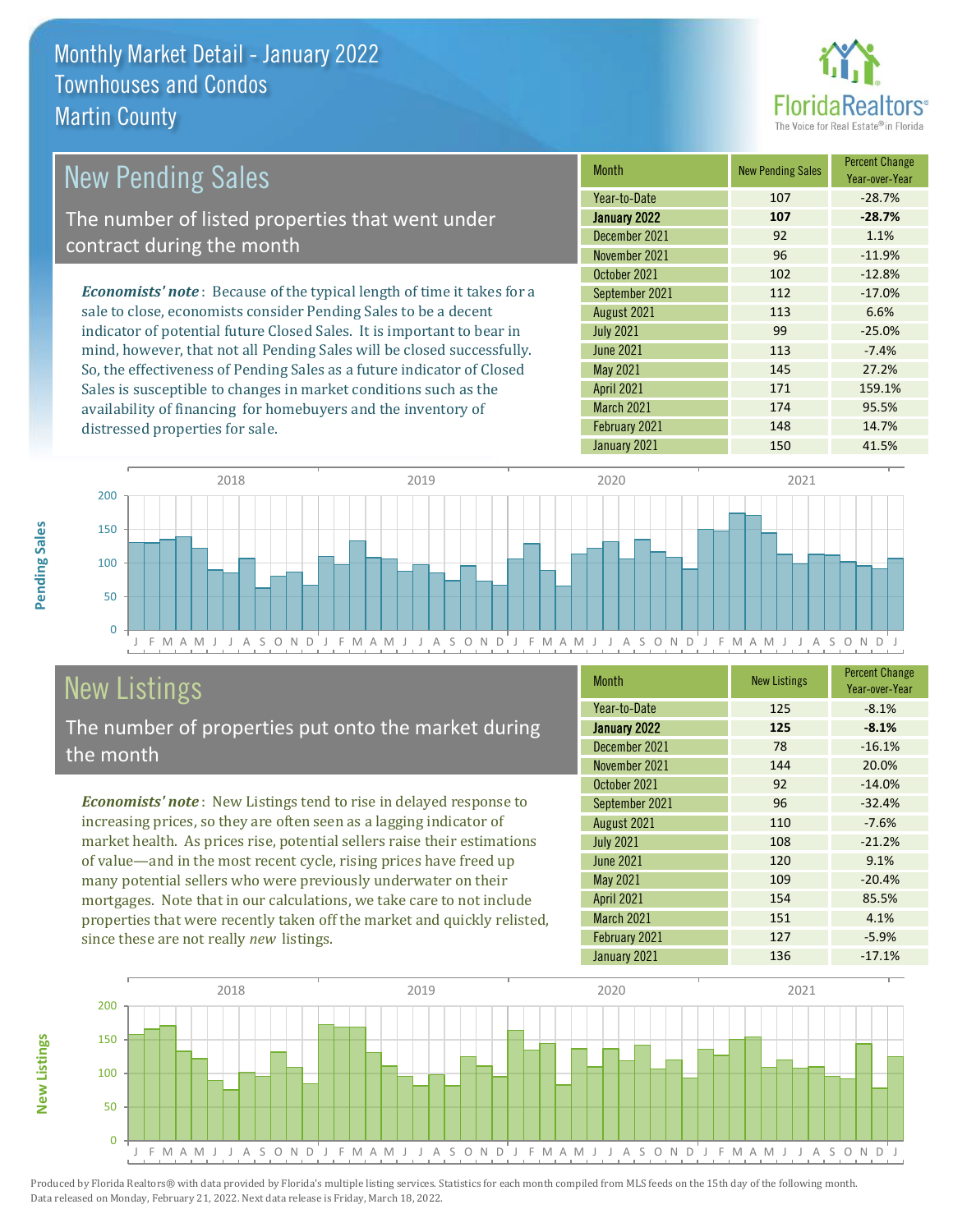

# Inventory (Active Listings) The number of property listings active at the end of the month

*Economists' note* : There are a number of ways to define and calculate Inventory. Our method is to simply count the number of active listings on the last day of the month, and hold this number to compare with the same month the following year. Inventory rises when New Listings are outpacing the number of listings that go off-market (regardless of whether they actually sell). Likewise, it falls when New Listings aren't keeping up with the rate at which homes are going off-market.

| <b>Month</b>             | Inventory | <b>Percent Change</b><br>Year-over-Year |
|--------------------------|-----------|-----------------------------------------|
| <b>YTD (Monthly Avg)</b> | 93        | $-66.3%$                                |
| <b>January 2022</b>      | 93        | $-66.3%$                                |
| December 2021            | 76        | $-73.4%$                                |
| November 2021            | 151       | $-47.8%$                                |
| October 2021             | 105       | $-63.3%$                                |
| September 2021           | 117       | $-60.9%$                                |
| August 2021              | 135       | $-57.5%$                                |
| <b>July 2021</b>         | 131       | $-64.0%$                                |
| <b>June 2021</b>         | 128       | $-66.0%$                                |
| <b>May 2021</b>          | 130       | $-69.4%$                                |
| <b>April 2021</b>        | 173       | $-58.6%$                                |
| <b>March 2021</b>        | 211       | $-51.8%$                                |
| February 2021            | 252       | $-38.7%$                                |
| January 2021             | 276       | $-34.4%$                                |



# Months Supply of Inventory

An estimate of the number of months it will take to deplete the current Inventory given recent sales rates

*Economists' note* : MSI is a useful indicator of market conditions. The benchmark for a balanced market (favoring neither buyer nor seller) is 5.5 months of inventory. Anything higher is traditionally a buyers' market, and anything lower is a sellers' market. There is no single accepted way of calculating MSI. A common method is to divide current Inventory by the most recent month's Closed Sales count, but this count is a usually poor predictor of future Closed Sales due to seasonal cycles. To eliminate seasonal effects, we use the 12-month average of monthly Closed Sales instead.

| <b>Month</b>             | <b>Months Supply</b> | <b>Percent Change</b><br>Year-over-Year |
|--------------------------|----------------------|-----------------------------------------|
| <b>YTD (Monthly Avg)</b> | 0.8                  | $-70.4%$                                |
| <b>January 2022</b>      | 0.8                  | $-70.4%$                                |
| December 2021            | 0.7                  | $-75.9%$                                |
| November 2021            | 1.3                  | $-56.7%$                                |
| October 2021             | 0.9                  | $-70.0%$                                |
| September 2021           | 1.0                  | $-69.7%$                                |
| August 2021              | 1.1                  | $-69.4%$                                |
| <b>July 2021</b>         | 1.1                  | $-73.8%$                                |
| <b>June 2021</b>         | 1.1                  | $-75.0%$                                |
| <b>May 2021</b>          | 1.1                  | $-77.6%$                                |
| <b>April 2021</b>        | 1.6                  | $-65.2%$                                |
| March 2021               | 2.0                  | $-57.4%$                                |
| February 2021            | 2.5                  | $-44.4%$                                |
| January 2021             | 2.7                  | $-42.6%$                                |

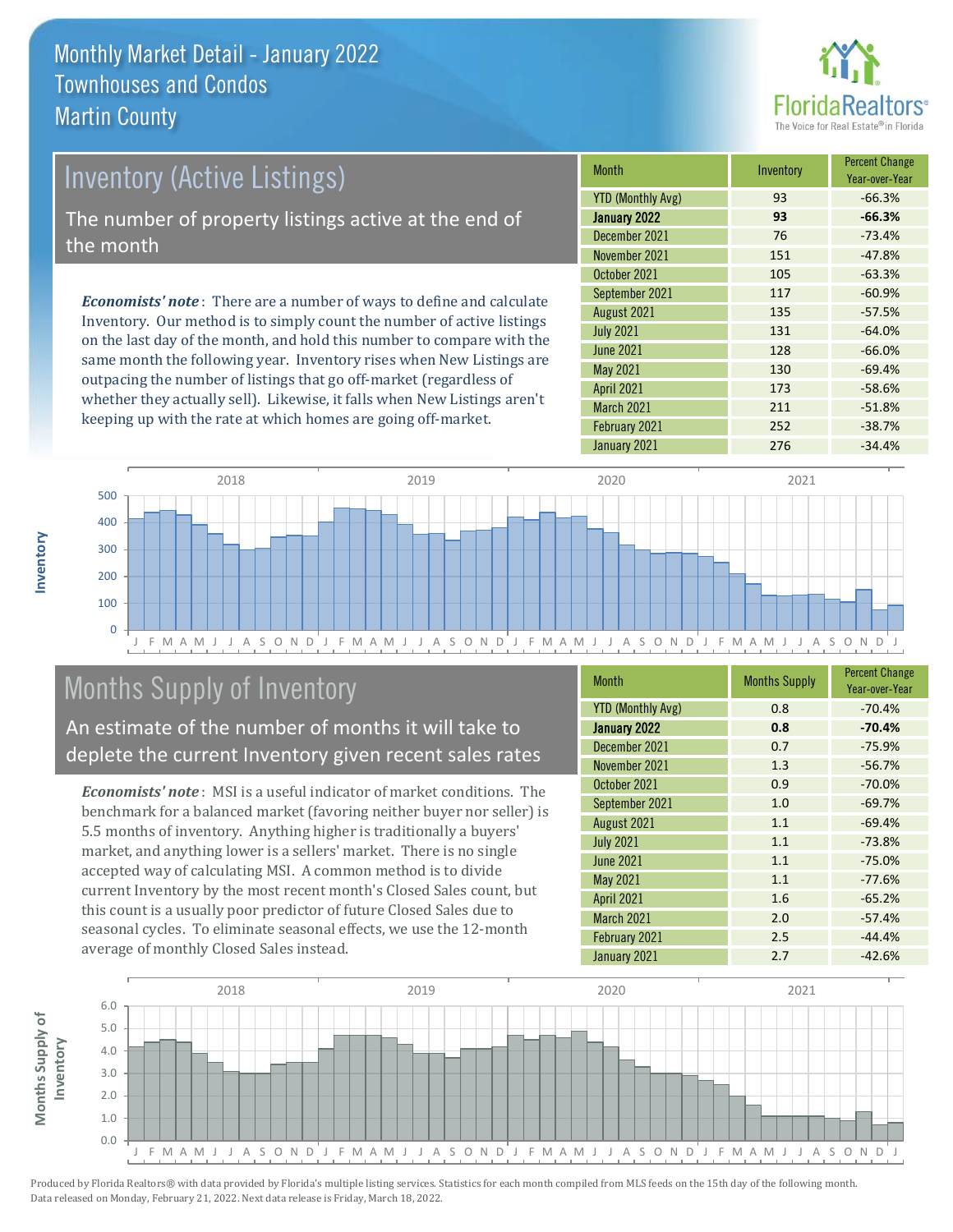

#### *Economists' note:* Closed Sales are one of the simplest—yet most important—indicators for the residential real estate market. When comparing Closed Sales across markets of different sizes, we recommend comparing the percent changes in sales rather than the number of sales. Closed Sales (and many other market metrics) are affected by seasonal cycles, so actual trends are more accurately represented by year-over-year changes (i.e. comparing a month's sales to the amount of sales in the same month in the previous year), rather than changes from one month to the next. \$1,000,000 or more 8 300.0% \$250,000 - \$299,999 13 225.0% \$300,000 - \$399,999 14 75.0% \$400,000 - \$599,999 5 -44.4% \$600,000 - \$999,999 5 150.0% \$150,000 - \$199,999 18 5.9% \$200,000 - \$249,999 16 14.3%  $$100,000 - $149,999$  9 -30.8% Sale Price Closed Sales Percent Change Year-over-Year Less than \$50,000 0 0 N/A  $$50,000 - $99,999$  1 -66.7% Closed Sales by Sale Price The number of sales transactions which closed during the month



### Median Time to Contract by Sale Price The median number of days between the listing date and contract date for all Closed Sales during the month

*Economists' note* : Like Time to Sale, Time to Contract is a measure of the length of the home selling process calculated for sales which closed during the month. The difference is that Time to Contract measures the number of days between the initial listing of a property and the signing of the contract which eventually led to the closing of the sale. When the gap between Median Time to Contract and Median Time to Sale grows, it is usually a sign of longer closing times and/or declining numbers of cash sales.

| <b>Sale Price</b>     | <b>Median Time to</b><br>Contract | <b>Percent Change</b><br>Year-over-Year |
|-----------------------|-----------------------------------|-----------------------------------------|
| Less than \$50,000    | (No Sales)                        | N/A                                     |
| $$50,000 - $99,999$   | 4 Days                            | $-80.0\%$                               |
| $$100,000 - $149,999$ | 7 Days                            | $-75.0%$                                |
| \$150,000 - \$199,999 | 18 Days                           | $-55.0%$                                |
| \$200,000 - \$249,999 | 6 Days                            | $-86.4%$                                |
| \$250,000 - \$299,999 | 8 Days                            | $-82.2%$                                |
| \$300,000 - \$399,999 | 5 Days                            | $-93.8%$                                |
| \$400,000 - \$599,999 | 3 Days                            | $-93.5%$                                |
| \$600,000 - \$999,999 | 17 Days                           | $-94.8%$                                |
| \$1,000,000 or more   | 96 Days                           | 255.6%                                  |

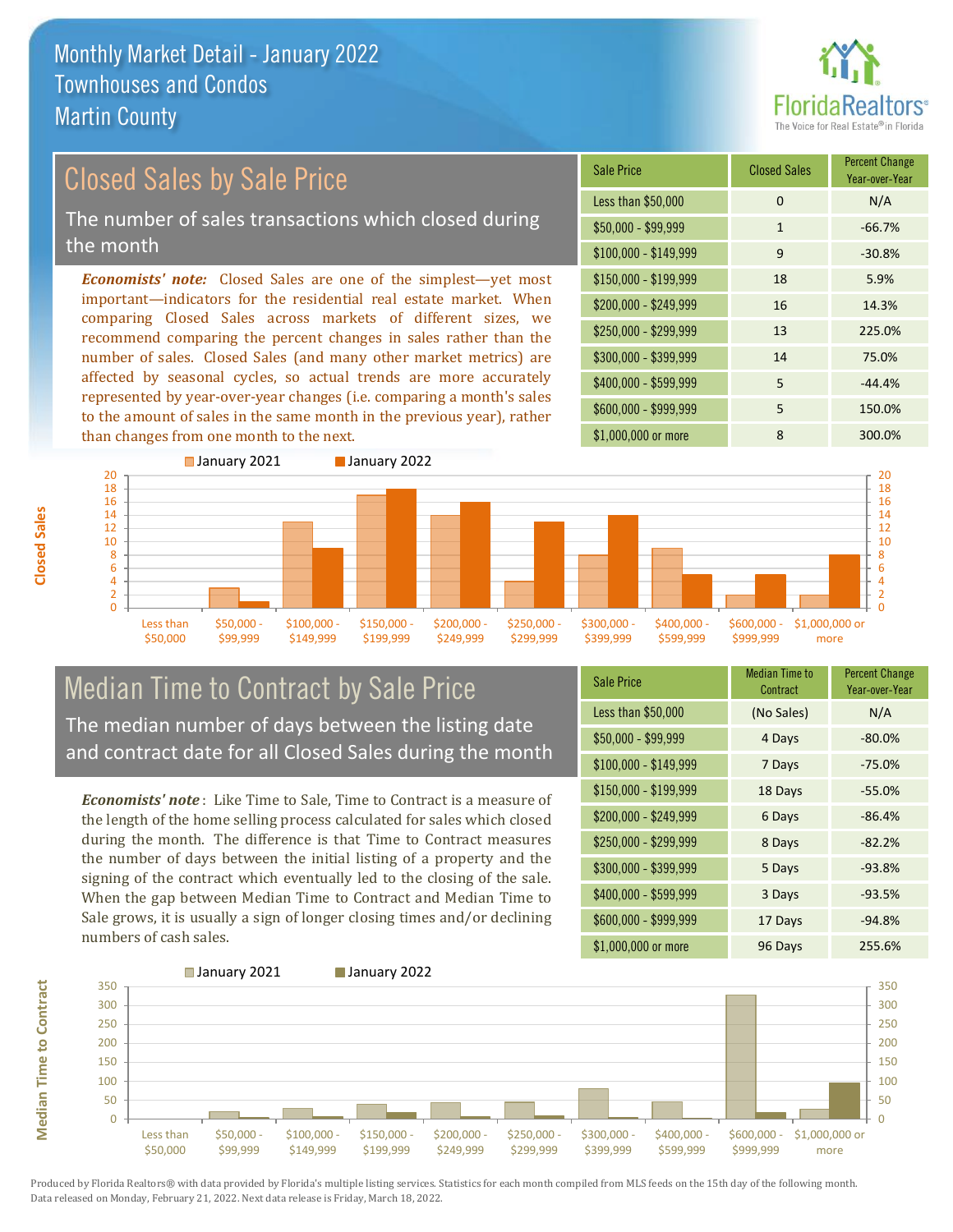

# New Listings by Initial Listing Price

The number of properties put onto the market during the month

*Economists' note:* New Listings tend to rise in delayed response to increasing prices, so they are often seen as a lagging indicator of market health. As prices rise, potential sellers raise their estimations of value—and in the most recent cycle, rising prices have freed up many potential sellers who were previously underwater on their mortgages. Note that in our calculations, we take care to not include properties that were recently taken off the market and quickly relisted, since these are not really *new* listings.





#### Inventory by Current Listing Price The number of property listings active at the end of the month

*Economists' note* : There are a number of ways to define and calculate Inventory. Our method is to simply count the number of active listings on the last day of the month, and hold this number to compare with the same month the following year. Inventory rises when New Listings are outpacing the number of listings that go off-market (regardless of whether they actually sell). Likewise, it falls when New Listings aren't keeping up with the rate at which homes are going off-market.

| <b>Current Listing Price</b> | Inventory | <b>Percent Change</b><br>Year-over-Year |
|------------------------------|-----------|-----------------------------------------|
| Less than \$50,000           | 0         | $-100.0%$                               |
| $$50,000 - $99,999$          | 0         | $-100.0%$                               |
| $$100,000 - $149,999$        | 6         | $-86.7%$                                |
| $$150,000 - $199,999$        | 19        | $-52.5%$                                |
| \$200,000 - \$249,999        | 7         | $-78.1%$                                |
| \$250,000 - \$299,999        | 9         | $-60.9%$                                |
| \$300,000 - \$399,999        | 18        | $-35.7%$                                |
| $$400,000 - $599,999$        | 12        | $-36.8%$                                |
| \$600,000 - \$999,999        | 8         | $-68.0%$                                |
| \$1,000,000 or more          | 14        | $-57.6%$                                |



Produced by Florida Realtors® with data provided by Florida's multiple listing services. Statistics for each month compiled from MLS feeds on the 15th day of the following month. Data released on Monday, February 21, 2022. Next data release is Friday, March 18, 2022.

**Inventory**